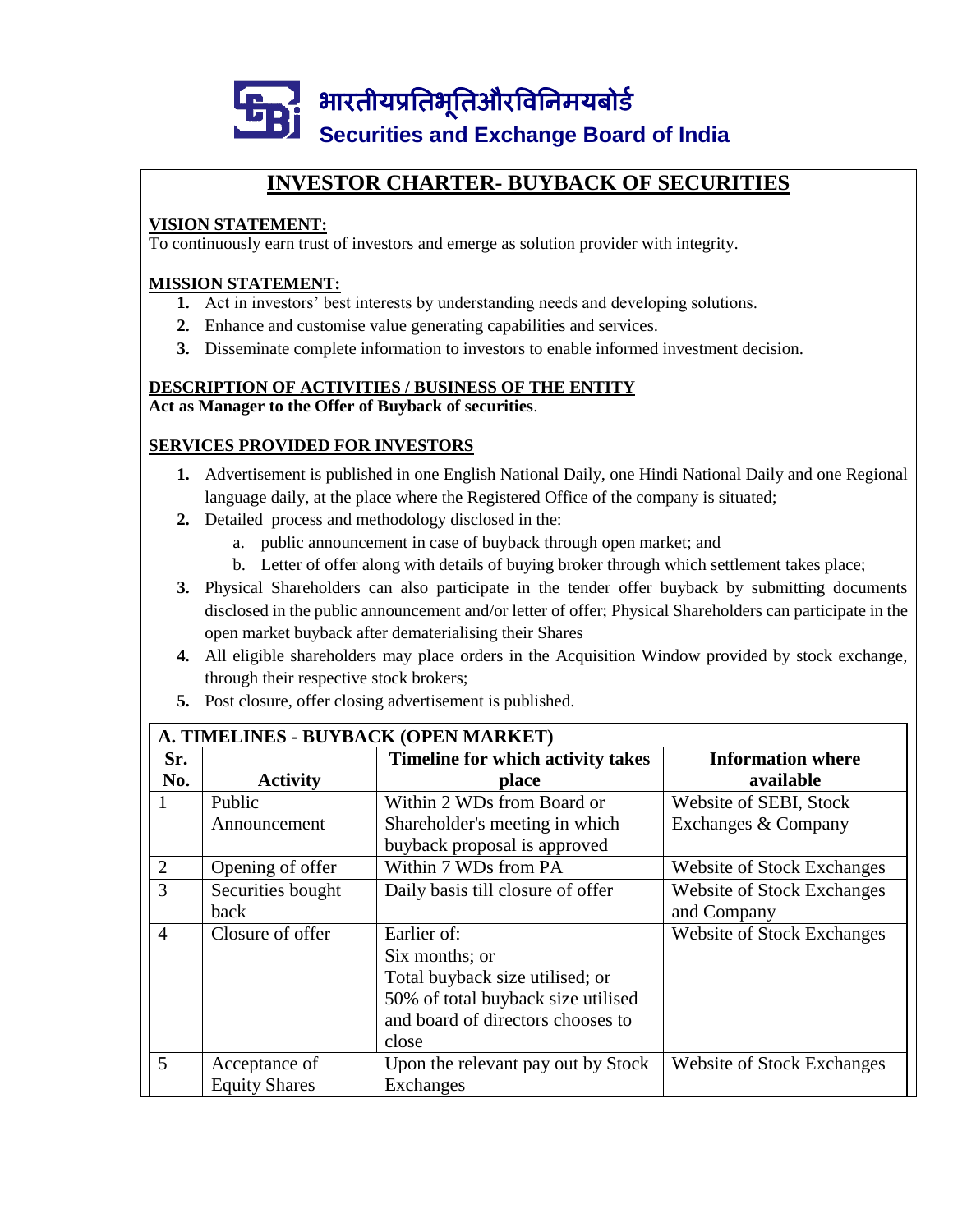# भारतीयप्रततभूततऔरवितिमयबोर्ड **Securities and Exchange Board of India**

| 6                                           | Verification of                          | Within 15 days from payment date    | <b>NA</b>              |                                   |  |  |  |  |
|---------------------------------------------|------------------------------------------|-------------------------------------|------------------------|-----------------------------------|--|--|--|--|
|                                             | acceptances                              |                                     |                        |                                   |  |  |  |  |
| $\overline{7}$                              | Extinguishment of                        | on or before 15th day of the        |                        | <b>Website of Stock Exchanges</b> |  |  |  |  |
|                                             | security certificates                    | succeeding month but not later than | and Company            |                                   |  |  |  |  |
|                                             |                                          | 7 days of expiry of Buyback Period  |                        |                                   |  |  |  |  |
| 8                                           | Post Offer                               | Within two working days from        | Website of SEBI, Stock |                                   |  |  |  |  |
|                                             | Advertisement                            | expiry of buyback period            | Exchanges & Company    |                                   |  |  |  |  |
|                                             |                                          |                                     |                        |                                   |  |  |  |  |
| <b>B. TIMELINES BUYBACK (TENDER METHOD)</b> |                                          |                                     |                        |                                   |  |  |  |  |
| Sr.                                         | <b>Activity</b>                          | Timeline for which activity takes   |                        | <b>Information where</b>          |  |  |  |  |
| No.                                         |                                          | place                               |                        | available                         |  |  |  |  |
| $\mathbf{1}$                                | Public Announcement                      | Within 2 WDs from Board or          |                        | Website of SEBI, Stock            |  |  |  |  |
|                                             |                                          | Shareholder's meeting in which      |                        | Exchanges & Company               |  |  |  |  |
|                                             |                                          | buyback proposal is approved        |                        |                                   |  |  |  |  |
| $\overline{2}$                              | Dispatch of Final Letter                 | Within 5 WDs from the date of       |                        | Website of SEBI, Stock            |  |  |  |  |
|                                             | of Offer to Shareholders                 | receipt of observation letter from  |                        | Exchanges & Company               |  |  |  |  |
|                                             |                                          | <b>SEBI</b>                         |                        |                                   |  |  |  |  |
| $\overline{3}$                              | Opening of offer                         | Within 5 WDs from the date of       |                        | <b>Website of Stock</b>           |  |  |  |  |
|                                             |                                          | dispatch .The offer shall be kept   |                        | Exchanges                         |  |  |  |  |
|                                             |                                          | open for 10 WDs                     |                        |                                   |  |  |  |  |
| $\overline{4}$                              | Availability of Tender                   | Till the closure of offer           |                        | Website of SEBI, Stock            |  |  |  |  |
|                                             | form                                     |                                     |                        | Exchanges & Company               |  |  |  |  |
| 5                                           | Availability of material                 | Till the closure of offer           |                        | Address is given in the           |  |  |  |  |
|                                             | documents for inspection                 |                                     |                        | letter of offer                   |  |  |  |  |
|                                             | by Shareholders                          |                                     |                        |                                   |  |  |  |  |
| 6                                           | Modification/cancellation                | Till the closure of offer           |                        | <b>NA</b>                         |  |  |  |  |
|                                             | of orders and multiple                   |                                     |                        |                                   |  |  |  |  |
|                                             | bids from a single                       |                                     |                        |                                   |  |  |  |  |
|                                             | Eligible Shareholder<br>Closure of offer | 10th WDs                            |                        | <b>Website of Stock</b>           |  |  |  |  |
| $\tau$                                      |                                          |                                     |                        |                                   |  |  |  |  |
| 8                                           |                                          | Within 7 WDs                        |                        | Exchanges<br><b>NA</b>            |  |  |  |  |
|                                             | Acceptance and<br>Settlement of shares   |                                     |                        |                                   |  |  |  |  |
| 9                                           | Extinguishment of                        | Within 15 days from Acceptance      |                        | <b>Website of Stock</b>           |  |  |  |  |
|                                             | security certificates                    | date but not later than 7 days of   |                        | Exchanges                         |  |  |  |  |
|                                             |                                          | expiry of Buyback Period            |                        |                                   |  |  |  |  |
|                                             |                                          |                                     |                        |                                   |  |  |  |  |

# **RIGHTS OF INVESTORS**

- **1.** In case of any grievances relating to the Buyback (including non receipt of the Buyback consideration, share certificate, demat credit, etc.), the Eligible Shareholders can approach either of the Compliance Officer, Manager to the Buyback, Registrar to the Buyback for redressal thereof.
- **2.** Shareholders have rights to inspect the material documents as listed out in the letter of offer during the tendering period.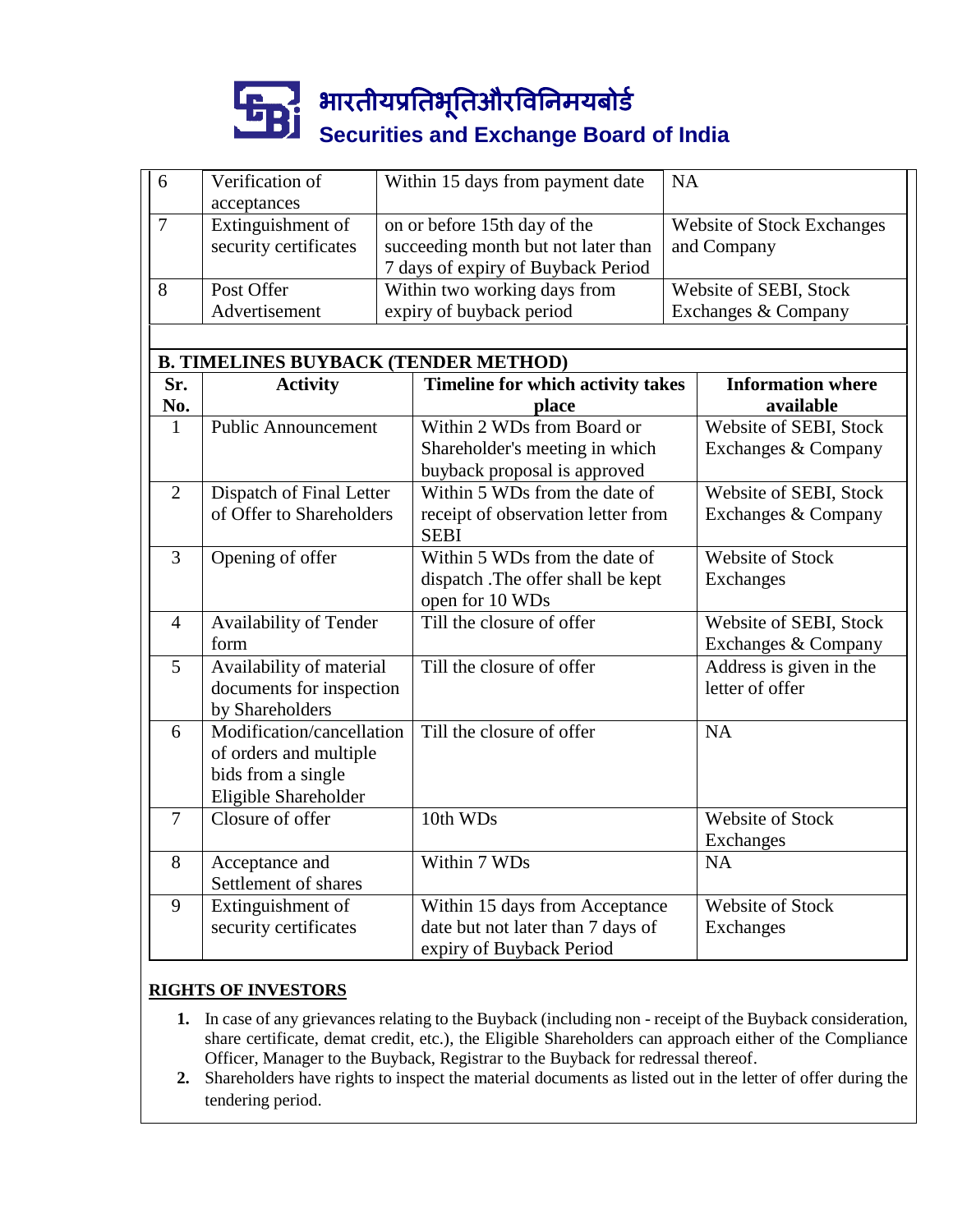

# **DO's and DON'Ts FOR INVESTORS**

#### **Dos**

- **1.** Ensure to submit Tender Forms on time; Eligible Shareholders who desire to tender their Equity Shares in the dematerialized form under the Buyback would have to do so through their respective Seller Member by indicating to their Seller Member the details of Equity Shares they intend to tender under the Buyback.
- **2.** Ensure the demat account and the PAN belong to the same eligible shareholder;
- **3.** In case shares are held in physical Form, shareholder should ensure that the correct share certificates are attached along with the Tender Form
- **4.** Ensure that the signatures registered with the Company and the signature on the Tender Form are the same.

#### **Don'ts**

- **1.** The tender form and other relevant documents should not be sent to the company or to the manager to the buyback.
- **2.** It is not mandatory for eligible shareholders holding and tendering equity shares in demat form to submit the tender form and the Transaction Registration Slip (TRS) given by the Broker on bidding of offer
- **3.** The Equity Shares tendered by Shareholders holding Demat Shares or Physical Shares would be liable to be rejected if the grounds mentioned in Offer Document are not complied with.

# **INVESTOR GRIEVANCE REDRESSAL MECHANISM AND HOW TO ACCESS IT**

(https:/scores.gov.in)

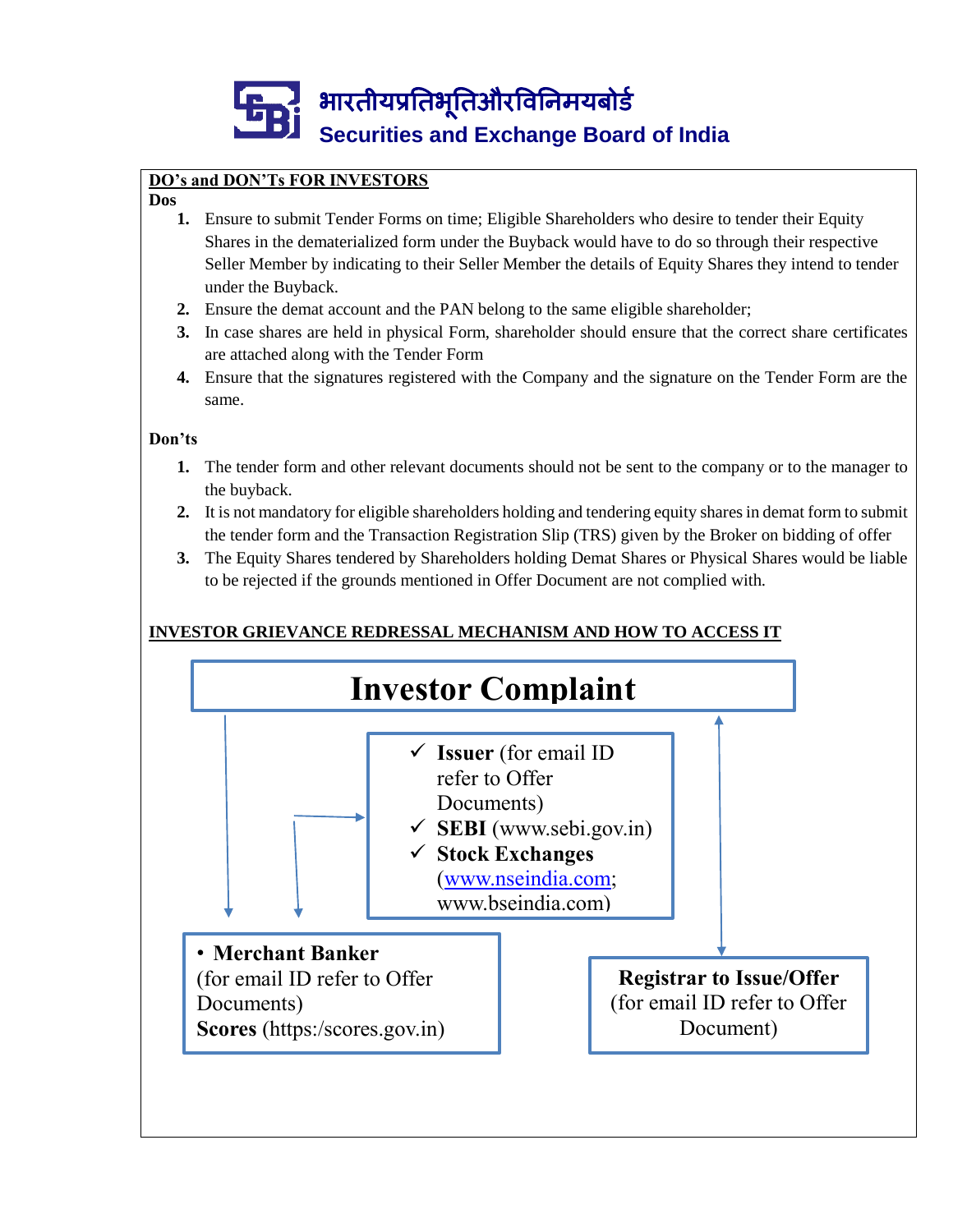# भारतीयप्रततभूततऔरवितिमयबोर्ड **Securities and Exchange Board of India**

# **TIMELINES FOR RESOLUTION OF SHAREHOLDER GRIEVANCES IN BUYBACK**

| Sr. No         | <b>Activity</b>                                                                                                                                                                     | No. of calendar days |  |
|----------------|-------------------------------------------------------------------------------------------------------------------------------------------------------------------------------------|----------------------|--|
| $\mathbf{1}$   | Shareholder grievance received by the manager to the offer                                                                                                                          | T                    |  |
| $\overline{2}$ | Manager to the offer to identify the concerned intermediary and it<br>shall be endeavoured to forward the grievance to the concerned<br>intermediary/ies on T day itself            | $T+1$                |  |
| 3              | The concerned intermediary/ies to respond to the manager to the<br>offer with an acceptable reply                                                                                   | X                    |  |
| $\overline{4}$ | Shareholder may escalate the pending grievance, if any, to the<br>functional head / head of department of manager to the offer                                                      | $T + 21$             |  |
| 5              | Manager to the offer, the concerned intermediary/ies and the<br>Shareholder shall exchange between themselves additional<br>information related to the grievance, wherever required | Between T and X      |  |
| 6              | Manager to the offer to respond to the Shareholder with the reply                                                                                                                   | $X+3$                |  |
| 7              | Best efforts will be undertaken by manager to the offer to respond to the grievance within<br>$T + 30$                                                                              |                      |  |

#### **Nature of shareholder grievance for which the aforesaid timeline is applicable**

- 1. Delay in receipt of consideration upon acceptance of shares
- 2. Any other grievance as may be informed from time to time

# **Mode of receipt of shareholder grievance**

The following modes of receipt will be considered valid for processing the grievances in the timelines discussed above

- 1. Letter from the shareholder addressed to the manager to the offer at its address mentioned in the offer document, detailing nature of grievance, details of application, details of bank account, date of application etc
- 2. E-mail from the shareholder addressed to the manager to the offer at its e-mail ID mentioned in the offer document, detailing nature of grievance, details of application, details of bank account, date of application etc
- 3. On SEBI Complaints Redress System (SCORES) platform.

#### **Nature of enquiries for which the Manager to the offer shall endeavour to resolve such enquiries/ queries promptly during the offer period.**

- 1. Availability of Form of acceptance cum acknowledgement
- 2. Availability of offer document
- 3. Process for tendering of shares in the offer
- 4. Date of offer opening/ closing/ acceptance and settlement of shares
- 5. Any other query of similar nature